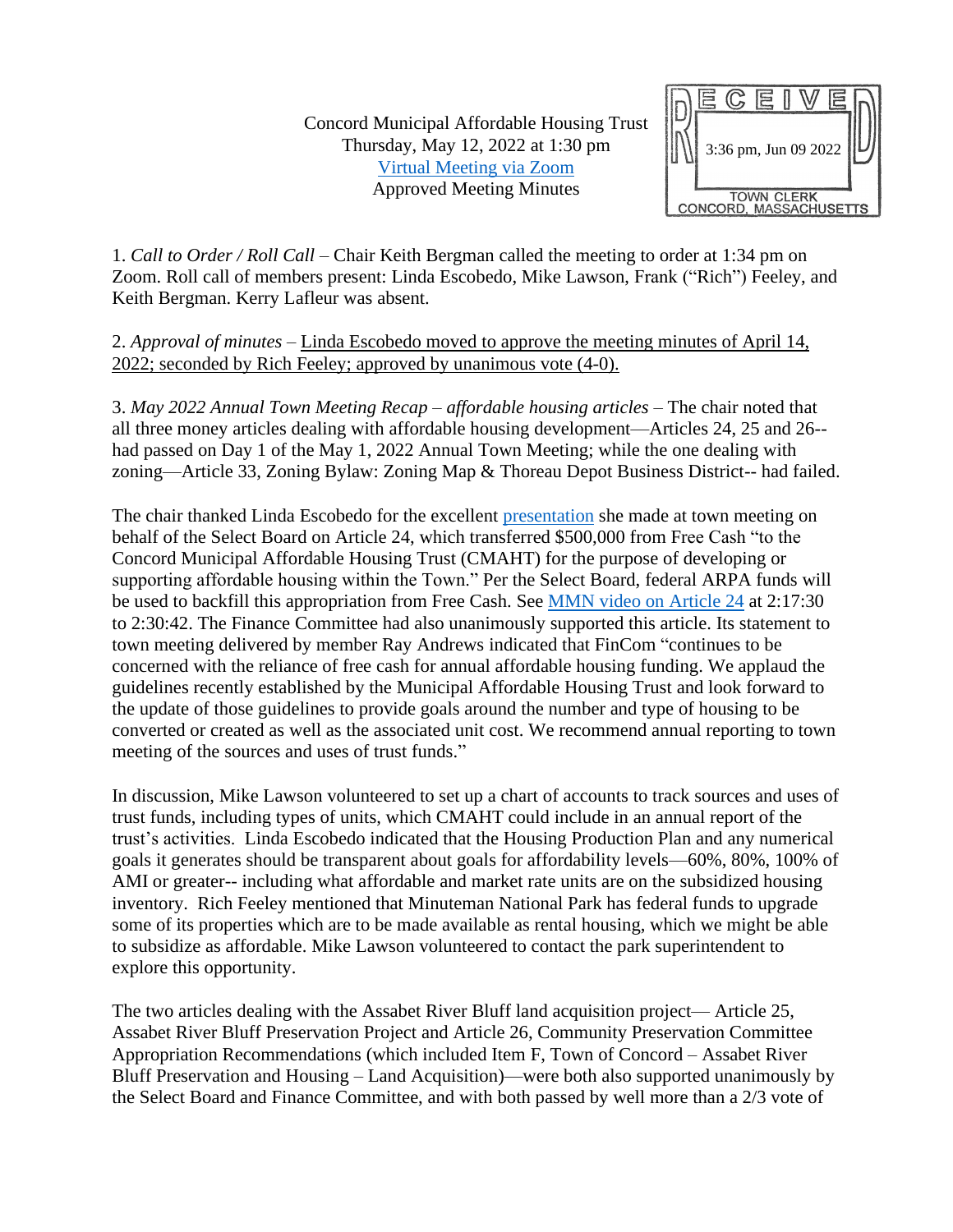town meeting, as declared by the Moderator. In response to a question from town meeting floor about whether the proponents are "willing to fight to get the full five units" of affordable housing on Parcel A, Concord Housing Development Corporation Chair Lee Smith had replied that CHDC "will control that property and put in the five units."

CMAHT members did a debrief on the failed zoning Article 33 for Thoreau Depot, which Day 2 town meeting voters had disapproved by a vote of 305 in favor and 366 opposed. Members hoped that the issue of expanding affordable housing opportunities through zoning can be revisited and be addressed in the update of the Housing Production Plan. The chair noted that a set of final guidelines for MBTA communities would be issued by the State's DCHD later in the year, and pointed to an article in that morning's Boston Globe entitled, ["The housing divide is](https://www.bostonglobe.com/2022/05/12/business/housing-divide-is-pulling-massachusetts-apart/)  [pulling Massachusetts apart.](https://www.bostonglobe.com/2022/05/12/business/housing-divide-is-pulling-massachusetts-apart/)"

4. *Sources of Trust funds. Updates on real estate transfer fee & building permit surcharge legislation; use of ARPA funds; exploring additional/alternative funding sources; annual town*  meeting articles and appropriations – On Monday, May 9<sup>th</sup>, the legislature's Joint Committee on Housing requested a further extension through June 15<sup>th</sup> for adopting a recommendation on [H.1377](https://malegislature.gov/Bills/192/H1377) and [S.868](https://malegislature.gov/Bills/192/S868) "An Act empowering cities and towns to impose a fee on certain real estate transactions to support affordable housing." Prompted by the LOHA coalition, Keith Bergman had sent an email on behalf of the Trust (attached) to the legislature's Housing Committee leadership, and to House leaders, asking for favorably action on the statewide bills for a real estate transfer fee for affordable housing. Linda Escobedo indicated that the Select Board had sent a similar letter, which she had drafted for them. LOHA coalition thought it important for members of the Mass. House of Representatives to let their leadership know of members' support for the bills.

5. *Use of Trust funds. Assabet River Bluff land acquisition project (5 affordable units) – reporting requirements for grantees* – Of the \$650,000 approved by the Trust for the Assabet River Bluff project, \$600,000 goes towards the July 2022 closing for property acquisition (including \$50,000 already paid towards the deposit); the remaining \$50,000 is to be used for project expenses. Linda Escobedo indicated that the Concord Housing Development Corporation would soon be seeking reimbursement for certain of its pre-development expenses. Members indicated the Trust should explore what the form of a grant agreement, deed restriction, reporting and other requirements with its grantees should be, including acknowledging the Trust as a source of funding, just as Concord's Community Preservation Committee requires of its grant recipients. The chair said he would seek references and assistance for developing a grant agreement, recordkeeping, and reach out to CHCD about a budget and timetable for the project.

6. *Housing Production Plan Update – Focus groups, community survey, Steering Committee meeting schedule* - Focus group meetings on Zoom with Housing Production Plan consultant JM Goldson were held April 20-28, 2022. An HPP [community survey](https://www.surveymonkey.com/r/TF92CST) can be filled out online. The HPP Steering Committee meeting be holding meetings on Zoom at 4 pm on May 18, June 15, July 27, October 19, and December 7, 2022.

7. *Outreach: Massachusetts Housing Partnership, Lexington Affordable Housing Trust Study Committee*: MHP - As previously reported, on March 16, 2022, Chair Keith Bergman had made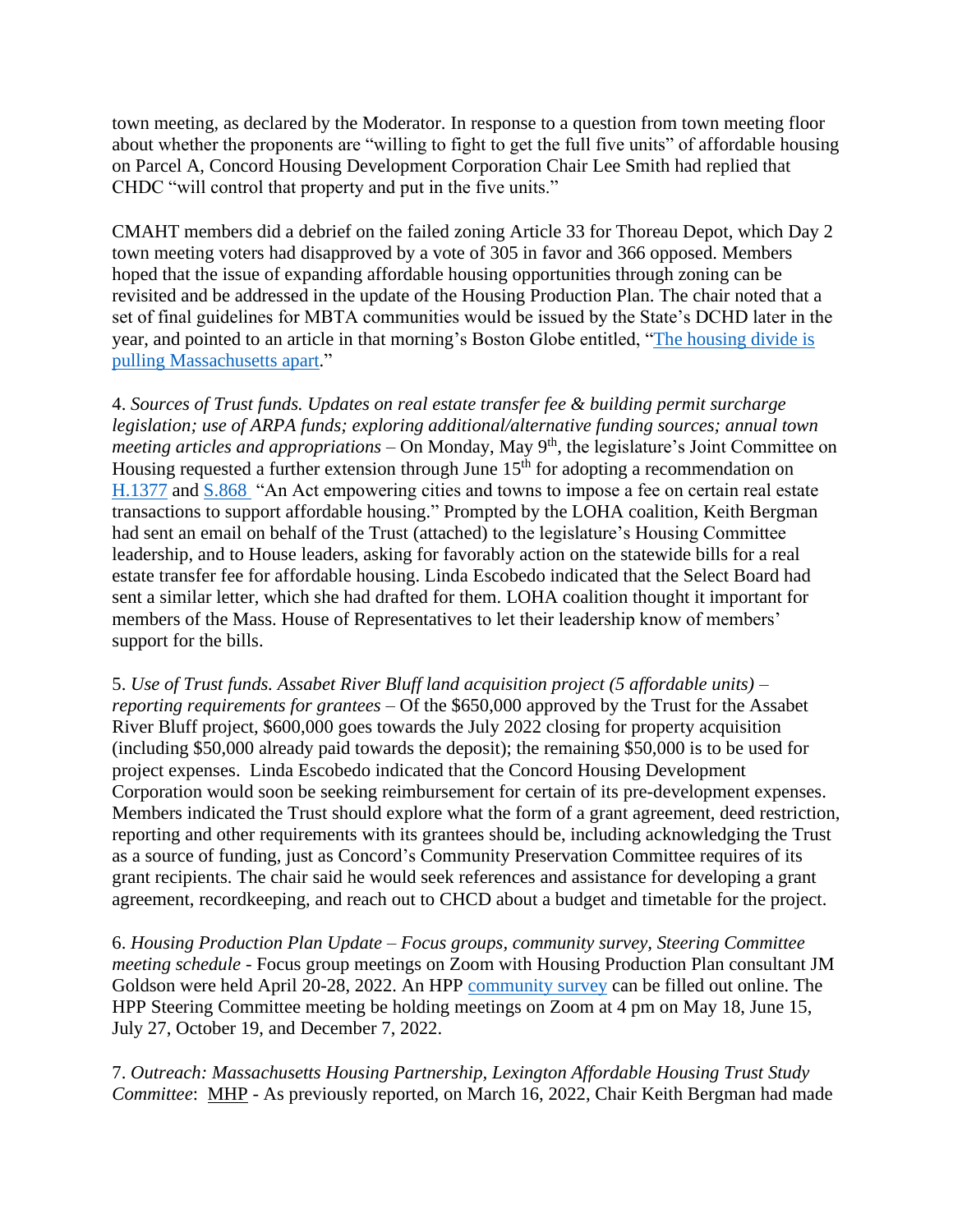a presentation on recent housing efforts in Concord at an MHP (Massachusetts Housing Partnership) webinar on helping multiple entities work collaboratively. Lexington - On March 23, 2022, the chair made a presentation to the Lexington Affordable Housing Trust Study Committee using the presentation made to MHP. LWVCC DEI Committee - The chair reported that he had been invited by the Diversity, Equity & Inclusion Committee of the League of Women Voters of Concord-Carlisle to participate on a panel looking at land use, zoning and housing in Concord through a DEI lens. It's to be part of an adult ed series LWVCC DEI plans to offer this fall.

## 8. *Public Comment -* None.

9. *Future Meetings* - Next CMAHT meeting will be on Thursday, June 9, 2022 at 1:30 PM on Zoom.

10. *Adjournment* – Mike Lawson made a motion to adjourn the CMAHT meeting, seconded by Rich Feeley. Motion passed unanimously (4-0). The meeting adjourned at 2:45 pm.

## Document attached

• CMAHT email to state legislators to support H.1377 and S.868 for real estate transfer